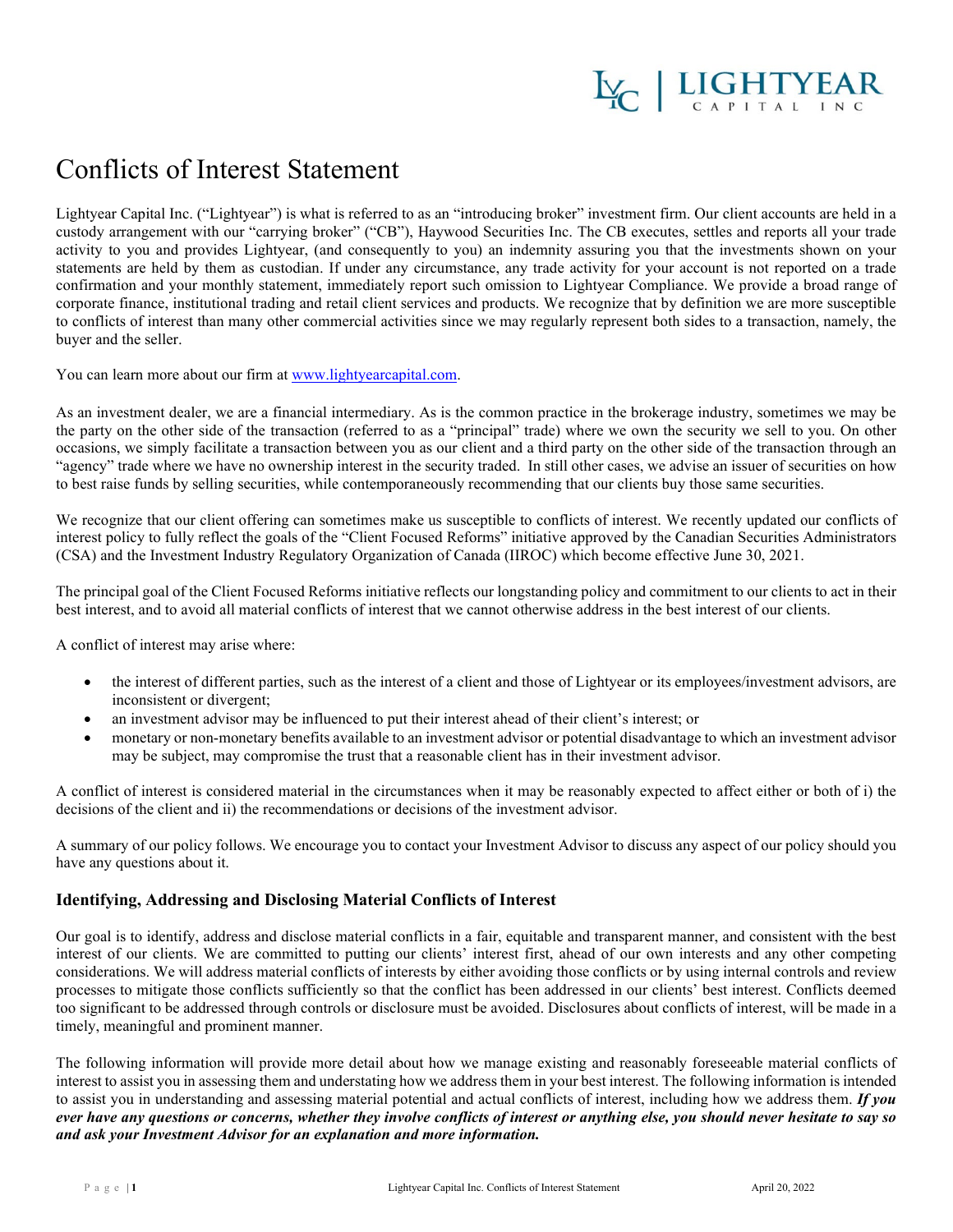## **Additional Information**

Canada has comprehensive and extensive securities regulatory rules and regulations, many of which are directed at protecting client and investor interests, including dealing with conflicts of interest. We suggest that you refer to the websites and publications of the provincial securities commissions through the Canadian Securities Administrators (CSA) and Investment Industry Regulatory Organization of Canada (IIROC) for more information on how Canadian securities regulations address conflicts of interest in order to safeguard the investing public.

We document our core values and standards, including general standards for how we deal with conflicts of interest. These are outlined in the tables that follow. Our investment advisors are trained to identify existing and reasonably foreseeable conflicts of interest between themselves and their client and how to address such material conflicts of interest in the best interest of their client. Should a material conflict of interest be identified after account opening, the conflict will be disclosed, in a timely manner, after it has been identified to ensure you are given a reasonable amount of time to assess the conflict before making any investment decisions.

Please note that currently Lightyear has one related or connected issuer- PsiloTec Health Solutions Inc. doing business as Zylorion™ Health. A Statement of Related and Connected Issuers can be found on our website at [www.lightyearcapital.com](http://www.lightyearcapital.com/) dated April 20, 2022. This statement will be updated in the event that Lightyear should ever become related or connected to any additional issuers requiring disclosure, and such documentation will be available on our website at [www.lightyearcapital.com.](http://www.lightyearcapital.com/) We are further required to disclose to you, prior to trading with or advising you, of relevant relationships and connections with the issuer of the securities. This Statement of Related and Connected Issuers will be updated in that event, as well, to reflect the additional procedures adopted to address the resulting potential conflicts.

This document was last updated April 20, 2022.

## **Possible Conflicts and How They Are Managed**

| <b>Potential Conflict of Interest</b>  | <b>Address By</b> | <b>How Conflicts Will Be Addressed</b>                       |
|----------------------------------------|-------------------|--------------------------------------------------------------|
| We earn compensation by selling        | Disclose/         | We will inform you of fees, commissions and other            |
| products and services to you for which | Control           | compensation in advance so that you know what you will       |
| you pay us.                            |                   | be paying.                                                   |
|                                        |                   | We earn commissions on trades executed for you, and          |
| Our investment advisors may be         |                   | such commissions are negotiated between you and your         |
| perceived to be motivated to make      |                   | Investment Advisor, subject to certain minimums. All         |
| recommendations that provide them      |                   | commissions are disclosed on each trade confirmation.        |
| with better compensation.              |                   | We review the suitability of the securities held in your     |
|                                        |                   | account when we make an investment recommendation or         |
| Our compliance and supervisory staff   |                   | process a transaction on your behalf taking into             |
| may be perceived to be motivated to    |                   | consideration your stated needs and investment               |
| ignore certain circumstances that may  |                   | objectives. All trades are reviewed by our Chief             |
| not be compliant but may increase      |                   | Compliance Officer for suitability, fairness, reasonability  |
| their compensation.                    |                   | and account appropriateness, considering your stated         |
|                                        |                   | needs and objectives.                                        |
|                                        |                   | We have daily trading reviews reasonably designed to         |
|                                        |                   | detect, among other things, conflicts of interest between    |
|                                        |                   | your Investment Advisor and your trading activity, and       |
|                                        |                   | unsuitable trading.                                          |
|                                        |                   | We have policies and procedures prohibiting                  |
|                                        |                   | recommendations solely for the purpose of generating         |
|                                        |                   | revenue by us without any benefit to you.                    |
|                                        |                   | The compensation of our compliance and supervisory           |
|                                        |                   | staff are not tied to sales or revenue.                      |
|                                        |                   | Trade instructions are only taken from individuals           |
|                                        |                   | specifically authorized to provide them for each account.    |
|                                        |                   | The pricing for other services is documented in a fee        |
|                                        |                   | schedule provide to you at the time of account opening,      |
|                                        |                   | as well as any time there is a change in the fees related to |
|                                        |                   | any service.                                                 |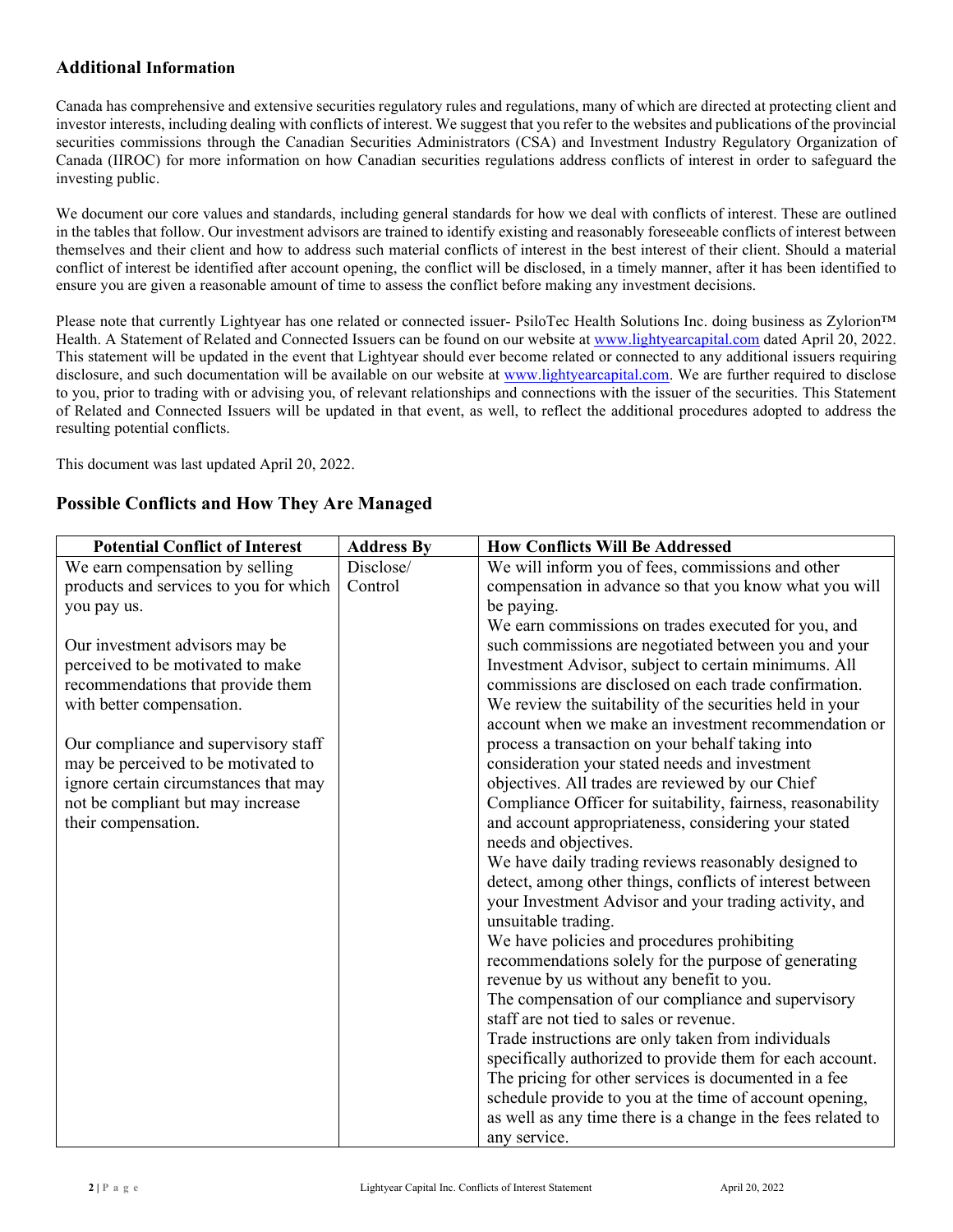|                                                                                                                                                                                                                                                                                                                                                                                        |                      | We have a duty to act fairly and honestly in all dealings<br>with you and the marketplace in general, and to correct<br>any errors that we may make.                                                                                                                                                                                                                                                                                                                                                                                                                                                                                   |
|----------------------------------------------------------------------------------------------------------------------------------------------------------------------------------------------------------------------------------------------------------------------------------------------------------------------------------------------------------------------------------------|----------------------|----------------------------------------------------------------------------------------------------------------------------------------------------------------------------------------------------------------------------------------------------------------------------------------------------------------------------------------------------------------------------------------------------------------------------------------------------------------------------------------------------------------------------------------------------------------------------------------------------------------------------------------|
| We may receive compensation from<br>securities issuers and other third parties<br>based on their products we sell to you,<br>such as "trailer" fees on mutual funds<br>and underwriting or agency<br>commissions on security offerings.<br>The trailer fees are not charged to you<br>directly, but these fees affect you as<br>they reduce the amount of the fund's<br>return to you. | Disclose/<br>Control | Various forms of other compensation we may receive are<br>disclosed to you at account opening or at the time of the<br>related transaction.<br>Spreads are monitored to ensure they are reasonable, fair<br>and competitive.                                                                                                                                                                                                                                                                                                                                                                                                           |
| We are compensated in other ways as a<br>result of the business you may do with<br>us, including interest spreads on<br>uninvested cash deposits with us and<br>foreign exchange spreads when you<br>convert currencies.<br>These reduce the returns to you or<br>increase your costs.                                                                                                 | Disclose/<br>Control | Various forms of other compensation we may receive are<br>disclosed to you at account opening or at the time of the<br>related transaction.<br>Spreads are monitored to ensure they are reasonable, fair<br>and competitive.                                                                                                                                                                                                                                                                                                                                                                                                           |
| We may sell you securities which we<br>own or buy securities from you (called                                                                                                                                                                                                                                                                                                          | Disclose/<br>Control | We will tell you whether we acted as principal or agent<br>for each transaction on the trade confirmation.                                                                                                                                                                                                                                                                                                                                                                                                                                                                                                                             |
| principal trades) and profit by doing so.<br>It may be perceived that we would buy<br>or sell at a price better than the current<br>market price.                                                                                                                                                                                                                                      |                      | Principal trades are reviewed to ensure you receive a<br>price that is justified by the market and in your best<br>interest.<br>In the case of fixed-income securities (which we may<br>transact as principal) we provide you with a stated yield<br>to maturity so you can assess the competitiveness of our<br>pricing. Comparable prices/yields are obtained from two<br>different sources to ensure your price is fair and<br>reasonable.<br>Where a recommendation is being made by an investment<br>advisor on a security in which they have an investment,<br>this fact will be disclosed at the time of the<br>recommendation. |
| We may need to select which clients                                                                                                                                                                                                                                                                                                                                                    | Control              | We allocate investment opportunities among our clients                                                                                                                                                                                                                                                                                                                                                                                                                                                                                                                                                                                 |
| will be offered certain securities if<br>availability is limited.                                                                                                                                                                                                                                                                                                                      |                      | fairly so as not to intentionally favor one client over<br>another.                                                                                                                                                                                                                                                                                                                                                                                                                                                                                                                                                                    |
| When we are involved in the issuance<br>of new securities, there may be a<br>higher expression of interest from our                                                                                                                                                                                                                                                                    |                      | Such allocations cannot be influenced by guarantees of<br>future business.                                                                                                                                                                                                                                                                                                                                                                                                                                                                                                                                                             |
| clients than the number of securities we<br>were allocated for the offering.                                                                                                                                                                                                                                                                                                           |                      | Securities may be made available to clients based on<br>certain conditions set by issuers, as well as regulatory<br>requirements. Not all securities are available to all clients.                                                                                                                                                                                                                                                                                                                                                                                                                                                     |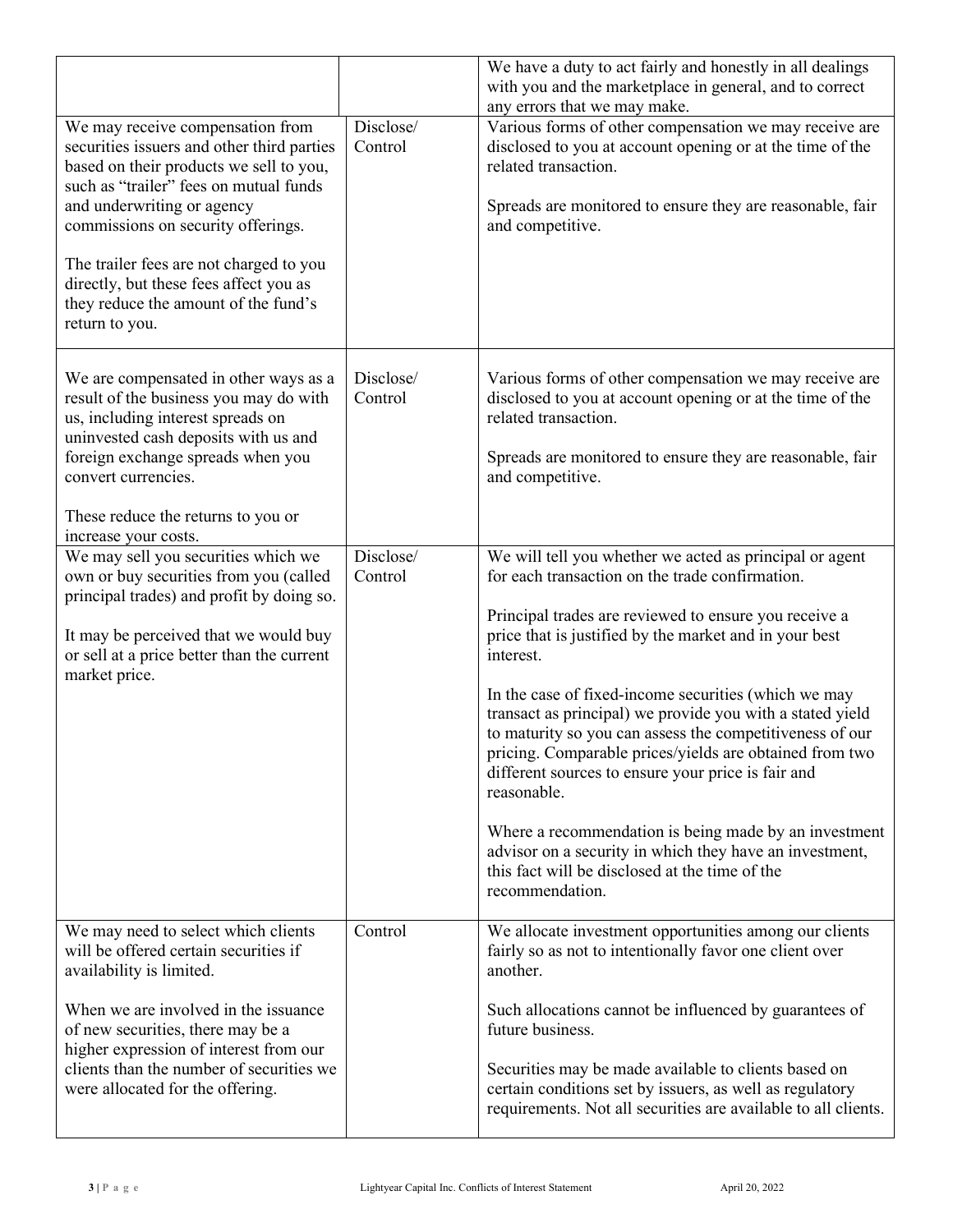|                                                                                                                                                                                                                                                                                                                                                                                                                                                                                                                                                                                              |                      | Suitability of the investment to any particular client, as<br>well as client priority are fundamental considerations.<br>We execute trades in accordance with best execution<br>requirements under applicable law. Any competing<br>interests among clients are addressed fairly and<br>transparently between clients by allocating on a pro rata<br>basis, if required.<br>We endeavor to treat all clients on a basis that is fair and<br>reasonable in the context of the nature of the particular<br>transaction and the transaction costs.                                                         |
|----------------------------------------------------------------------------------------------------------------------------------------------------------------------------------------------------------------------------------------------------------------------------------------------------------------------------------------------------------------------------------------------------------------------------------------------------------------------------------------------------------------------------------------------------------------------------------------------|----------------------|---------------------------------------------------------------------------------------------------------------------------------------------------------------------------------------------------------------------------------------------------------------------------------------------------------------------------------------------------------------------------------------------------------------------------------------------------------------------------------------------------------------------------------------------------------------------------------------------------------|
| We are paid by issuers of securities<br>when we advise on or underwrite a new<br>issue which we may recommend to<br>you. In these instances, we are acting<br>for the issuer that wants to obtain the<br>highest price while recommending the<br>investment to purchasers who<br>interested in obtaining the lowest price.<br>We may be perceived to be motivated<br>to advise on securities or transactions<br>for which we are receiving other fees<br>from the issuer.                                                                                                                    | Control/<br>Disclose | Our policy and practice is to set a price that is fair and<br>reasonable for both the issuer and the purchaser. Pricing<br>must consider current market conditions, market value<br>and the specific securities being offered.<br>In all instances, the investments must be suitable for you,<br>in line with your stated objectives and risk tolerance.<br>The offering documents provide full disclosure of all<br>relationships we may have with the issuer, including the<br>compensation arrangements related to the transaction.                                                                  |
| If you hold an applicable security, we<br>may be paid by issuers, offerors or<br>others to solicit your proxy or vote in<br>their favor with respect to takeover<br>bids, corporate reorganizations,<br>solicitation of proxies and other<br>corporate actions (otherwise called a<br>"soliciting dealer arrangement")<br>We may be perceived to be motivated<br>to advise on securities or transactions<br>for which we are receiving other fees<br>from the issuer.                                                                                                                        | Control/Disclose     | We will identify and address the conflict in your best<br>interest and disclose how we have achieved that. We have<br>policies in place that consider the types of clients and the<br>related suitability assessment obligation, the fee structure<br>of accounts, relationship disclosure information and<br>annual fee disclosure.<br>We will disclose all compensation to you. Securities<br>regulations require specific disclosure of such<br>arrangements and the compensation we will receive in<br>documents such as information circulars, takeover bid<br>circulars and issuer bid circulars. |
| In some arrangements generally those<br>that relate to a contested director<br>election involving fees that are paid<br>only for votes in favor of one-sided<br>and/or only if a particular side is<br>successful raise significant conflicts of<br>interest as they focus of competing<br>qualitative assessments about an<br>issuer's future business strategy and the<br>ability of each slate of directors to<br>implement the strategy where there is<br>not the same availability of measurable<br>and quantifiable information for<br>decision making purposes to provide<br>balance. | Avoid                | These arrangements are prohibited.                                                                                                                                                                                                                                                                                                                                                                                                                                                                                                                                                                      |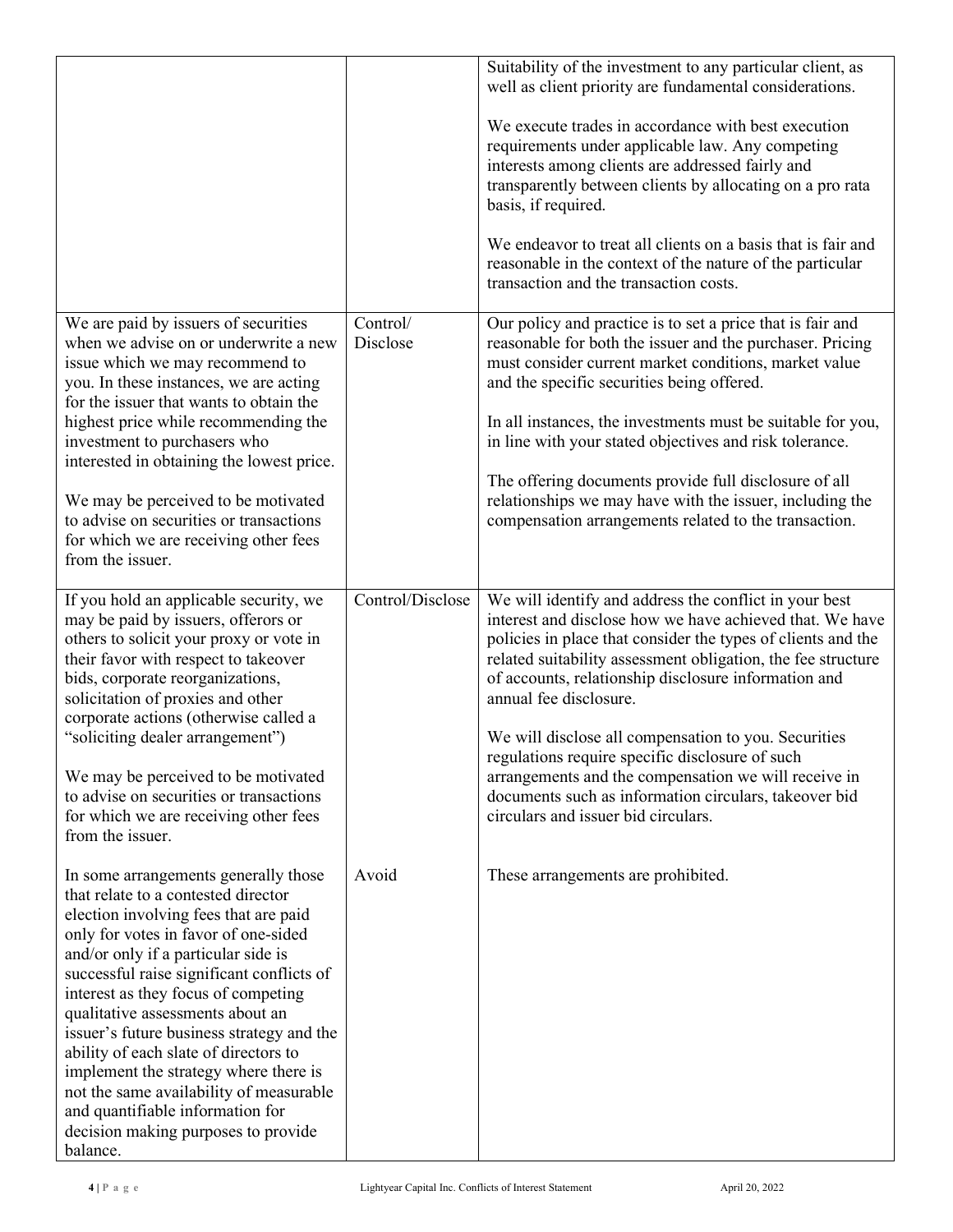| As a result of business relationships with<br>issuers of securities, we may know<br>confidential information that we cannot<br>disclose to you when we recommend the<br>securities to you, even if that information<br>might lead us not to recommend buying<br>the securities.<br>We may be unable to make<br>recommendations to you in these<br>situations. | Control           |               | Our internal information barriers are designed to ensure<br>regulatory requirements are complied with.<br>We are obligated to maintain confidential any such non-public<br>information obtained from issuers.                                                                                                                                                                                                                |
|---------------------------------------------------------------------------------------------------------------------------------------------------------------------------------------------------------------------------------------------------------------------------------------------------------------------------------------------------------------|-------------------|---------------|------------------------------------------------------------------------------------------------------------------------------------------------------------------------------------------------------------------------------------------------------------------------------------------------------------------------------------------------------------------------------------------------------------------------------|
| We may have access to commercially<br>sensitive or inside information.<br>We may be unable to make<br>recommendations to you in these<br>situations.                                                                                                                                                                                                          | Avoid/<br>Control | protected.    | We may decline to provide a service to avoid insider trading<br>provisions in securities legislation.<br>We have specific procedures for responding to conflicts of<br>interest that involve insider information and for complying<br>with insider trading provisions.<br>Confidential information that cannot be publicly disclosed is                                                                                      |
| We engage in trading of securities for our<br>own account (called proprietary trading).<br>We may be perceived to be putting our<br>interests ahead of yours by transacting in<br>our own accounts.                                                                                                                                                           | Control           | as principal. | Firm and employee trades are identified as such and client<br>trades are given priority to firm and employee trades in<br>accordance with industry "client priority" regulations (taking<br>into consideration the time and price of each order). The trade<br>confirmation for each transaction will indicated when we acted<br>Proprietary trading is subject to detailed reviews, controls,<br>concentration limits, etc. |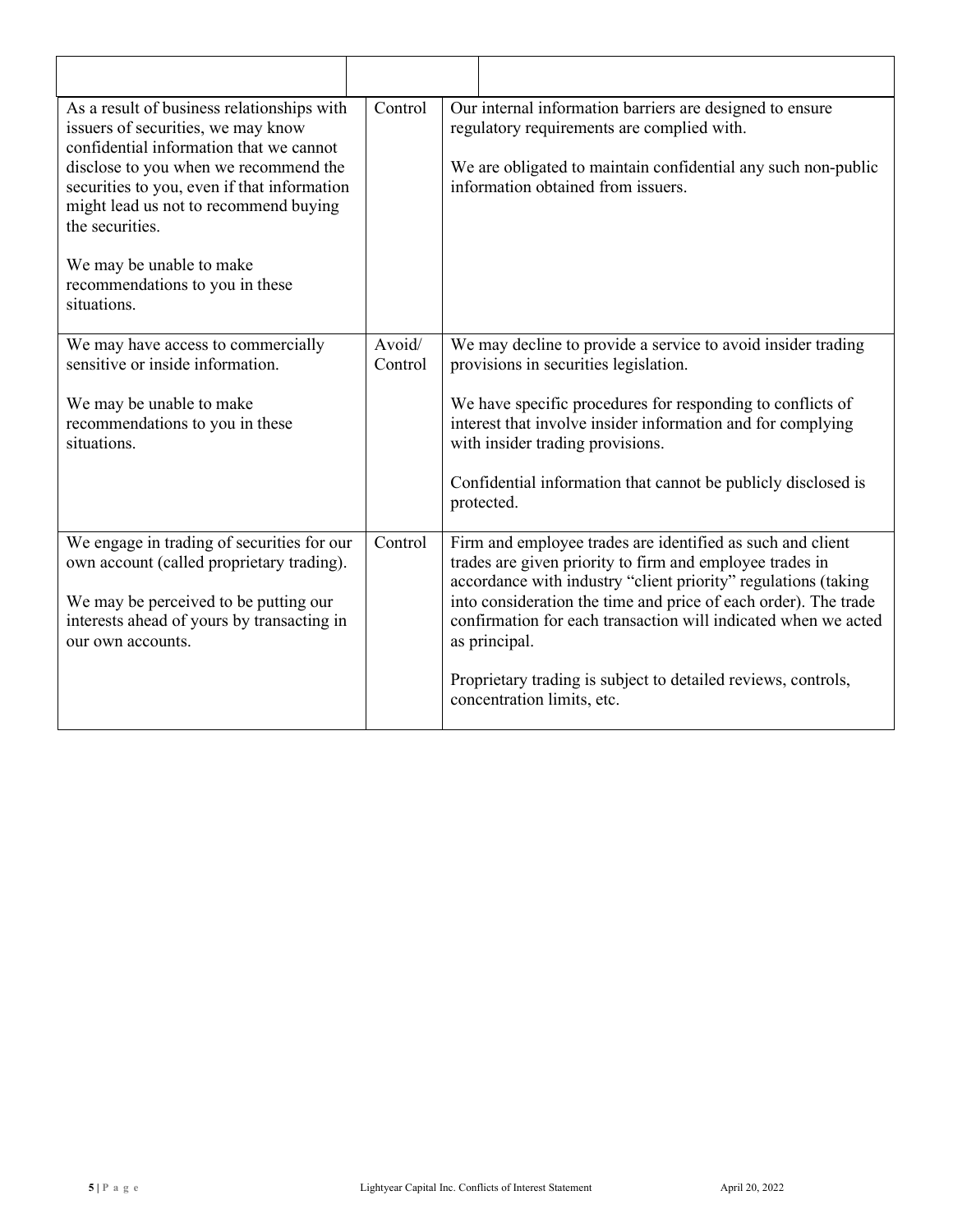| We may permit certain individuals who<br>are registered with us (including<br>potentially your Investment Advisor) to<br>be employed by, participate in, or accept<br>compensation from other persons or<br>companies, outside of the scope of their<br>relationship with us.<br>Conflicts may arise when an investment<br>advisor is involved in outside business<br>activities either because of the<br>compensation they receive for these<br>activities or because of the nature of the<br>relationship between the investment<br>advisory and the outside entity.<br>Outside business activities could cause<br>the investment advisor to put such<br>interests ahead of yours. | Disclose<br>Control/<br>Avoid  | All employees must disclose to us and obtain our approval of<br>all outside business activities prior to the activities<br>commencing. Approval may be granted after a review of these<br>activities confirms they would not impair the employee's<br>ability to provide adequate client service. Any existing and<br>reasonably foreseeable material conflicts of interest would be<br>identified, and appropriate steps taken to address such conflicts<br>in the best interest of our clients.<br>Approval will be granted only if these activities do not involve<br>activities that are inconsistent with securities legislation or<br>IIROC requirements, and do not interfere with the investment<br>advisor's ability to remain current on securities law and<br>product knowledge.<br>All outside activities must be consistent with the investment<br>advisor's duty to deal fairly, honestly and in good faith with<br>their clients.<br>All outside business activities of our registered employees are<br>disclosed to IIROC who must be satisfied they do not create a<br>material conflict of interest. |
|--------------------------------------------------------------------------------------------------------------------------------------------------------------------------------------------------------------------------------------------------------------------------------------------------------------------------------------------------------------------------------------------------------------------------------------------------------------------------------------------------------------------------------------------------------------------------------------------------------------------------------------------------------------------------------------|--------------------------------|------------------------------------------------------------------------------------------------------------------------------------------------------------------------------------------------------------------------------------------------------------------------------------------------------------------------------------------------------------------------------------------------------------------------------------------------------------------------------------------------------------------------------------------------------------------------------------------------------------------------------------------------------------------------------------------------------------------------------------------------------------------------------------------------------------------------------------------------------------------------------------------------------------------------------------------------------------------------------------------------------------------------------------------------------------------------------------------------------------------------|
| Conflicts of interest can arise where an<br>investment advisor has personal financial<br>dealings with you, including where they<br>are appointed as a trustee or granted a<br>power of attorney over your financial<br>affairs, or where the investment advisor<br>acquires assets from you outside of our<br>investing relationship.<br>These dealings could cause the<br>investment advisor to put their interest<br>ahead of yours in taking any investment<br>action.                                                                                                                                                                                                           | Avoid/<br>Control              | We have policies and procedures in place, in compliance with<br>securities regulations, which prohibit employees and<br>investment advisors from directly or indirectly engaging in any<br>personal financial dealings with clients who are not family<br>members.<br>To do so is considered inappropriate conduct, a material<br>conflict of interest and a violation of the general business<br>conduct standards.<br>We obtain certifications from each employee at the time of<br>their hiring and annually thereafter to control this potential<br>conflict.                                                                                                                                                                                                                                                                                                                                                                                                                                                                                                                                                      |
| Individuals may serve on a board of<br>directors or take on other activities that<br>could take time or attention away from<br>your account.<br>This may result in conflicting duties owed<br>to the company and to our firm or to you,<br>possible receipt of inside information, and<br>conflicting demands on the employee's<br>time, as well as inherent conflicts where<br>the company is an issuer of securities that<br>we may recommend to you.                                                                                                                                                                                                                              | Avoid/<br>Control/<br>Disclose | Securities legislation prohibits an individual from serving as a<br>director of another registered firm that is not an affiliate of our<br>firm.<br>Our employees are prohibited from engaging in activities that<br>would interfere or create conflict with their duties. We have<br>policies and procedures in place to detect and, where<br>applicable, supervise, disclose or prohibit any conflict of<br>interest.<br>Employees wishing to act as directors or officers of a public or<br>private company must receive prior approval from us, and if<br>approved, will be reported as an outside business activity to<br>our regulator.<br>When an employee sits on a board of directors or undertakes<br>any community activities in any substantive way, they are<br>subject to regulatory guidance on the disclosure and approval<br>of their outside business activities.                                                                                                                                                                                                                                    |